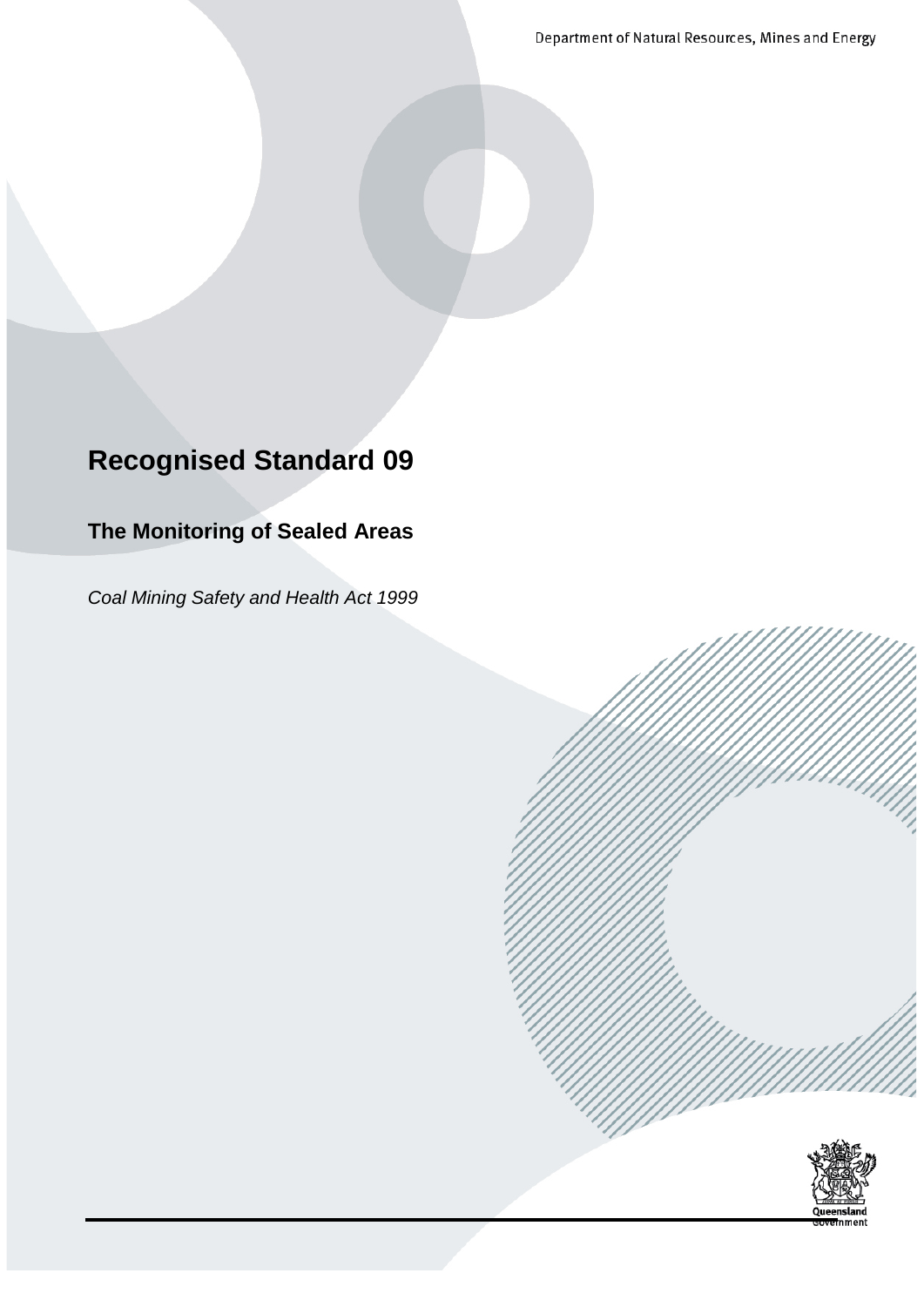**This document is issued in accordance with PART 5—RECOGNISED STANDARDS and Section 37(3) of the** *Coal Mining Safety and Health Act 1999.*

#### **"PART 5 - RECOGNISED STANDARDS**

**Purpose of recognised standards**

**71. A standard may be made for safety and health (a "recognised standard") stating ways to achieve an acceptable level of risk to persons arising out of coal mining operations.**

**Recognised standards**

- **72.(1) The Minister may make recognised standards.**
	- **(2) The Minister must notify the making of a recognised standard by gazette notice.**
	- **(3) The chief executive must keep a copy of each recognised standard and any document applied, adopted or incorporated by the recognised standard available for inspection, without charge, during normal business hours at each department office dealing with safety and health.**
	- **(4) The chief executive, on payment by a person of a reasonable fee decided by the chief executive, must give a copy of a recognised standard to the person.**

**Use of recognised standards in proceedings**

- **73. A recognised standard is admissible in evidence in a proceeding if—**
	- **(a) the proceeding relates to a contravention of a safety and health obligation imposed on a person under part 3; and**
	- **(b) it is claimed that the person contravened the obligation by failing to achieve an acceptable level of risk; and**
	- **(c) the recognised standard is about achieving an acceptable level of risk.**

**PART 3- SAFETY AND HEALTH OBLIGATION**

- **37. How obligation can be discharged if regulation or recognised standard made—**
- **37.(3) if a recognised standard states a way or ways of achieving an acceptable level of risk, a person discharges the person's safety and health obligation in relation to the risk only by—**
	- **(a) adopting and following a stated way; or**
	- **(b) adopting and following another way that achieves a level of risk that is equal to or better than the acceptable level."**

**Where a part of a recognised standard or other normative document referred to therein conflicts with the** *Coal Mining Safety and Health Act 1999* **or the** *Coal Mining Safety and Health Regulation 2001***, the Act or Regulation takes precedence.**

**This recognised standard is issued under the authority of the Minister for Mines** and Energy **Energy and Energy and Energy and Energy and Energy and Energy and Energy and Energy and Energy and Energy and Energy and Energy and Energy and Energy and Energy and Energy and Energy and Energy and Ener** 

**\_\_\_\_\_\_\_\_\_\_\_\_\_\_\_\_\_\_\_\_\_\_\_\_\_\_\_\_\_\_\_\_\_\_\_\_\_\_\_\_\_\_\_\_\_\_\_\_\_\_\_\_\_\_\_\_\_\_\_\_\_\_\_\_\_\_\_\_\_\_\_\_\_\_\_**

**ISBN ………………….**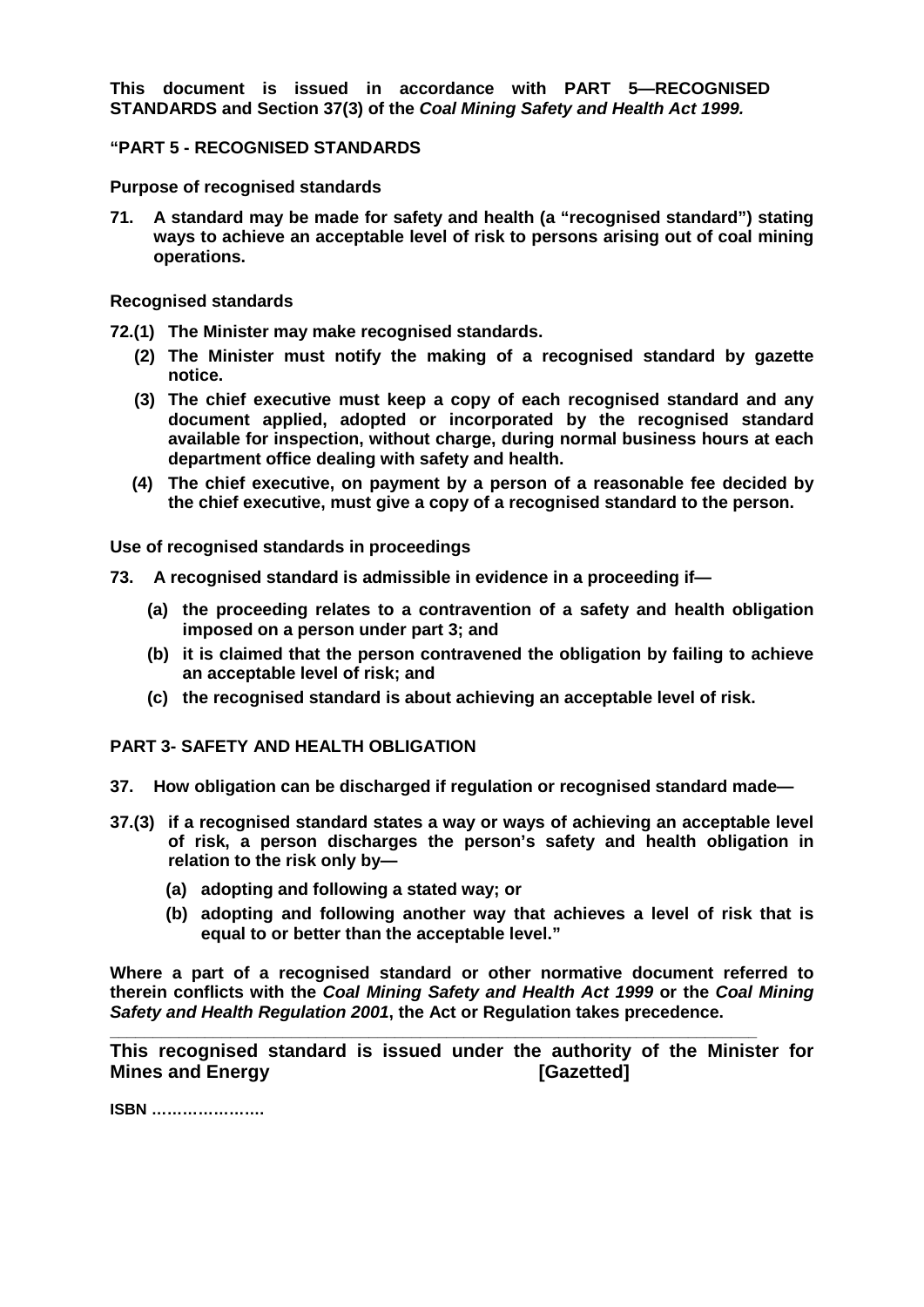### **CONTENTS**

| 4.4. Type 4 – Areas Subject to Abnormal Oxidation and/or Spontaneous Combustion 6 |  |  |
|-----------------------------------------------------------------------------------|--|--|
|                                                                                   |  |  |
|                                                                                   |  |  |
|                                                                                   |  |  |
|                                                                                   |  |  |
|                                                                                   |  |  |
|                                                                                   |  |  |
|                                                                                   |  |  |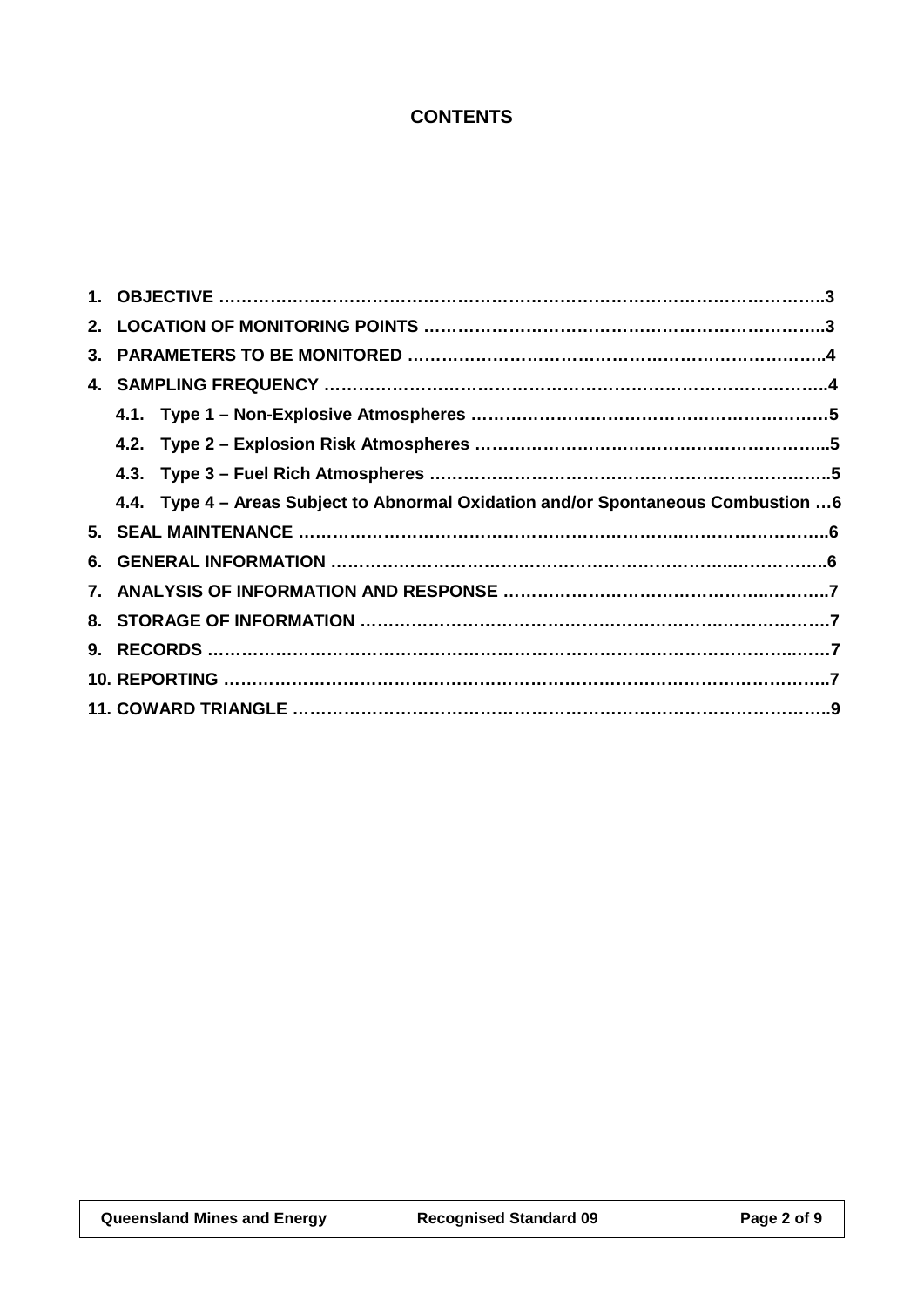#### **1. OBJECTIVE**

Monitoring of sealed areas should be carried out in order to adequately predict and define the potential for an explosive atmosphere to occur within a sealed area. Sufficient samples should be taken to delineate both the size of any explosive zone and the time that the zone will be within the explosive range.

In addition, monitoring is to be carried out to identify any occurrence of spontaneous combustion within the sealed area, as a potential ignition source of possible explosive gas mixtures.

Gas monitoring protocols relating to sealed areas are to be integrated into the existing mine gas monitoring system and to include suitable alarm levels which have been established. The gas monitoring system must be maintained in accordance AS2290.3.

The facility for monitoring of sealed areas should be developed using a risk assessment approach and is to include, but not necessarily limited to, the following:

- Location of Monitoring Points;
- Gases to be Monitored;
- Sampling Frequency for each of the four sealed area types considered into this standard:
	- o Type 1: Non Explosive
		- o Type 2: Explosion Risk
		- o Type 3: Fuel Rich
		- o Type 4: Abnormal Oxidation and/or Spontaneous Combustion
- Seal Maintenance

Further information in regards to these topics is located within this document.

#### **2. LOCATION OF MONITORING POINTS**

The ventilation officer is responsible for the location of suitable monitoring sites of relevance to the area being sealed. They are to ensure that sufficient monitoring points are installed to enable as complete an understanding as possible of the behaviour of the gases within sealed areas and to facilitate the early identification of explosive mixtures of gases and / or the development of a spontaneous combustion event.

The number and location of such monitoring points should be identified via risk assessment, which should take into consideration the following factors:

- the history of previously sealed areas in the mine and the panel being sealed.
- $\cdot$  the number, quality and type of existing seals;
- any induced air flows through the sealed areas induced air currents;
- $\bullet$  the degree of hazard posed by sealed areas eg. explosibility;
- rate of ingress / diffusion of seam gas and its nature i.e. methane and / or carbon dioxide;
- seam contours within the sealed areas;
- the topographical variation in gas concentration within the sealed area;
- gases to be monitored; and
- any layering of gases, for example, hot spontaneous combustion gases tend to layer toward the roof.
- $\bullet$  Inertisation outlet at the point of discharge into the underground workings.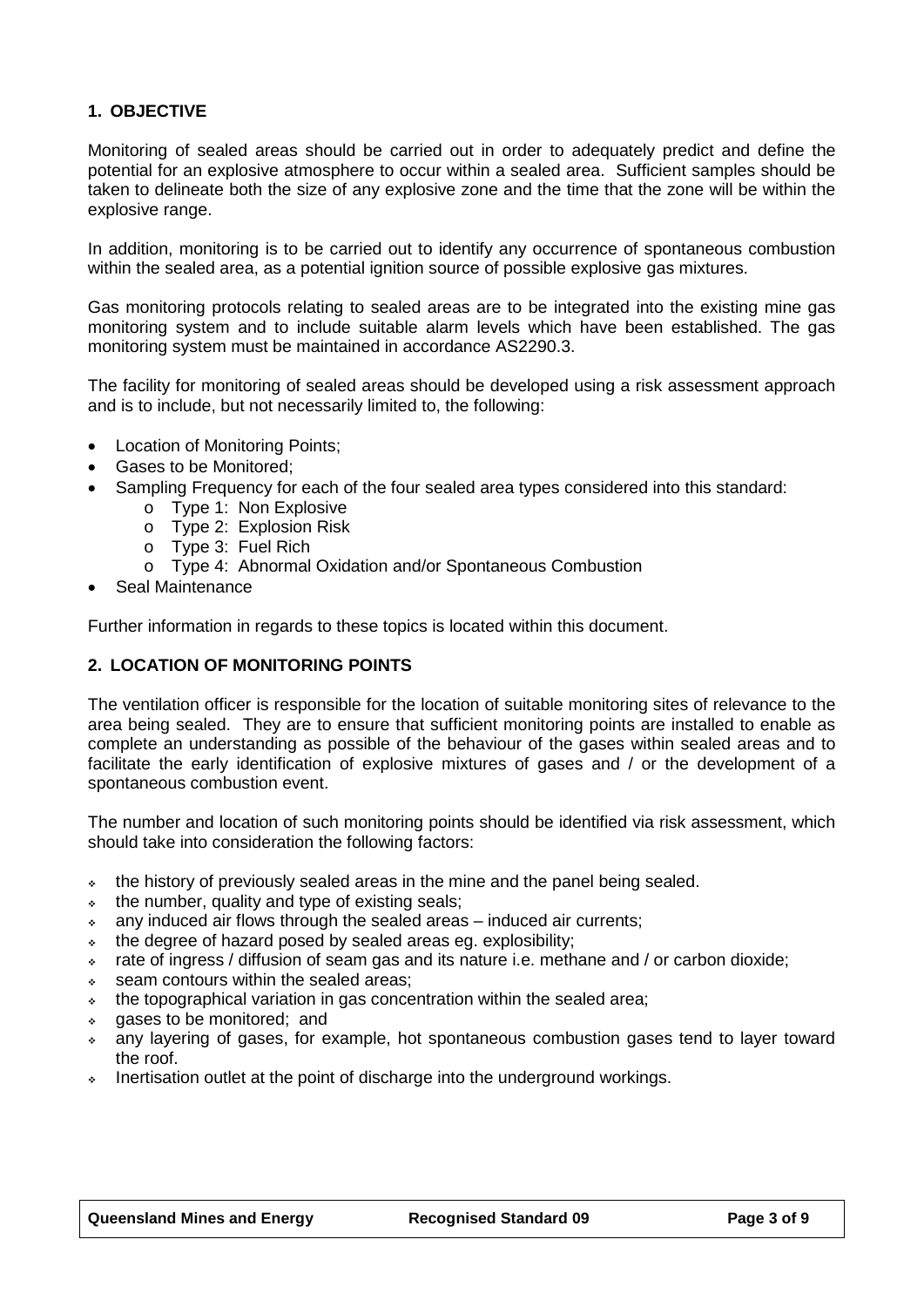#### **3. PARAMETERS TO BE MONITORED**

Sealed areas should be monitored for **carbon monoxide, carbon dioxide, methane, oxygen, hydrogen, ethane and ethylene** on a routine basis.

The design of the sampling regime will be influenced by previous experience at the mine in monitoring of sealed areas and be based on a risk assessment. It must conform to and meet the requirements of the mines Spontaneous Combustion Management Plan and all other relevant Hazard Management Plans and this Recognised Standard.

Pressure differentials across seals and sealed areas are to be minimised with the differential to be understood and appropriate monitoring set. The installation of pressure gauges on each seal may assist in determining pressure differential and leakage.

The barometric pressure should be measured and the monitoring regime designed to take into account the effect of sealed areas breathing.

#### **4. SAMPLING FREQUENCY**

Samples should be taken from the sealed areas at a frequency appropriate to the anticipated rate of change of the gas mixture behind the seal. This should be at a rate sufficient to adequately predict explosibility and identify leakage. Any potentially highly hazardous areas should be sampled intensively and extensively; for example – areas where explosive mixtures or spontaneous combustion could occur as identified by risk assessment

The sampling frequency of sealed areas may differ from point to point dependent on the objective of the sample point. Points being used to check for the presence or absence of layering may be sampled less frequently than those designated for monitoring the explosive state of the sealed area.

The sampling frequency of these points will be determined by the safety of the atmosphere within the sealed area.

There are four sealed area types considered in this guideline:

Type 1 A sealed area where the atmosphere progresses from essentially fresh air **Non-Explosive** to an inert atmosphere without going through the Explosion Risk Safety Zone. A subset of this type is the sealed area atmosphere that does not go inert but retains an oxygen concentration above 8% even though there is NOT sufficient methane to generate an explosive atmosphere. Type 2 **Explosion Risk** A sealed area where the atmosphere progresses from essentially fresh air into the Explosion Risk Safety Zone. Type 3 **Fuel Rich** A sealed area where the atmosphere has progressed to a Fuel Rich atmosphere. Type 4 **Abnormal Oxidation and/or Spontaneous Combustion** A sealed area which is, or is suspected to be, undergoing abnormal oxidation and/or spontaneous combustion. Such sealed areas will interact not only with the seam gas, but may liberate their own explosive mixture of gas.

Abnormal oxidation and spontaneous combustion can be indicated by a variety of means including:

Abnormal levels of carbon monoxide –concentration and rate of concentration increase.

| Queensland Mines and Energy | <b>Recognised Standard 09</b> | Page 4 of 9 |
|-----------------------------|-------------------------------|-------------|
|-----------------------------|-------------------------------|-------------|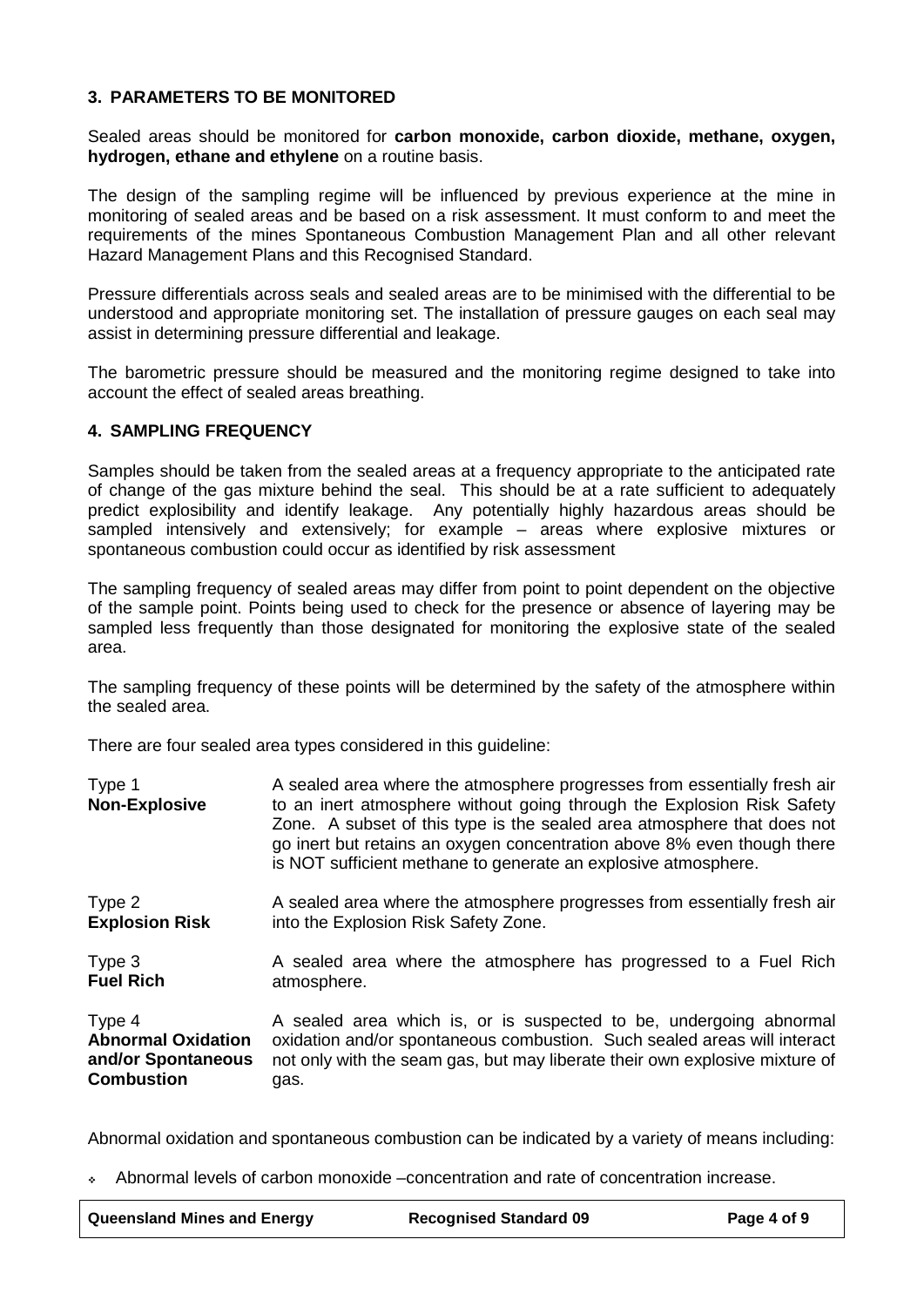- $\bullet$  Abnormal values of specific indicator ratios such as CO O<sub>2</sub> deficiency ratio or CO CO<sub>2</sub> ratio.
- Detection of increased hydrogen, ethylene and other higher hydrocarbons should be used to confirm an intense (high temperature) spontaneous combustion is occurring.

Experience from previous panel sealings may provide an indication of the initial sampling frequency and the types of gases likely to be detected.

#### **Type 1 – Non-Explosive Atmospheres**

Some sealed areas may go directly from essentially fresh air to an inert atmosphere due to the minimal occurrence of flammable gases in the mine. The levels of flammable gas are such that should the sealed area atmosphere be diluted with fresh air, the resultant gases could not form an explosive mixture. Such areas would require minimal sampling, other than to confirm that there is no evidence of the presence of spontaneous combustion.

Where the atmosphere behind a sealed area cannot form an (buffer) explosive risk safety zone (type 2) --- sampling may not be on a continuous basis.

#### *Example*

*A sealed area with carbon dioxide seam gas may need to be monitored daily until three consecutive samples indicate that the entire sealed area is below 8% oxygen.*

*For atmospheres where the oxygen concentration remains above 8% and the methane concentration, as established by the daily sampling trends, cannot exceed 2.5%, sampling frequency may be sequentially reduced to a level commensurate with ensuring the safety of the atmosphere.*

#### **Type 2 – Explosion Risk Atmospheres**

For Type 2 sealed area atmospheres that lie within the Explosion Risk Safety Zone where the oxygen concentration is greater than 8% and the methane concentration is between 2½% and 22%, sampling should be conducted either by

- i. A suitably calibrated tube bundle monitoring system, or<br>ii. A regular sampling regime such that a maximum char
- A regular sampling regime such that a maximum change in the methane concentration of 0.5% CH4 absolute can be detected between samples

until either the oxygen concentration falls below 8%, or the methane concentration exceeds 22%.

When the oxygen concentration drops below 8% or the methane concentration exceeds 22%, the sampling rate could be reduced as defined in Section 4.3 below for Type 3 sealed areas.

#### *Example*

*Sealed area with a methane seam gas, where predicted rate of methane ingress is sufficient to generate an atmosphere that will become explosive after 2 days. The predicted rate of rise of methane is 0.1% per hour; therefore, 5 hourly sampling should be sufficient, until Section 4.3 applies. Of course, should the measured rate of rise differ from predicted, then the sampling rate would be adjusted accordingly.*

**Type 3 – Fuel Rich Atmospheres**

**Queensland Mines and Energy Recognised Standard 09 Page 5 of 9**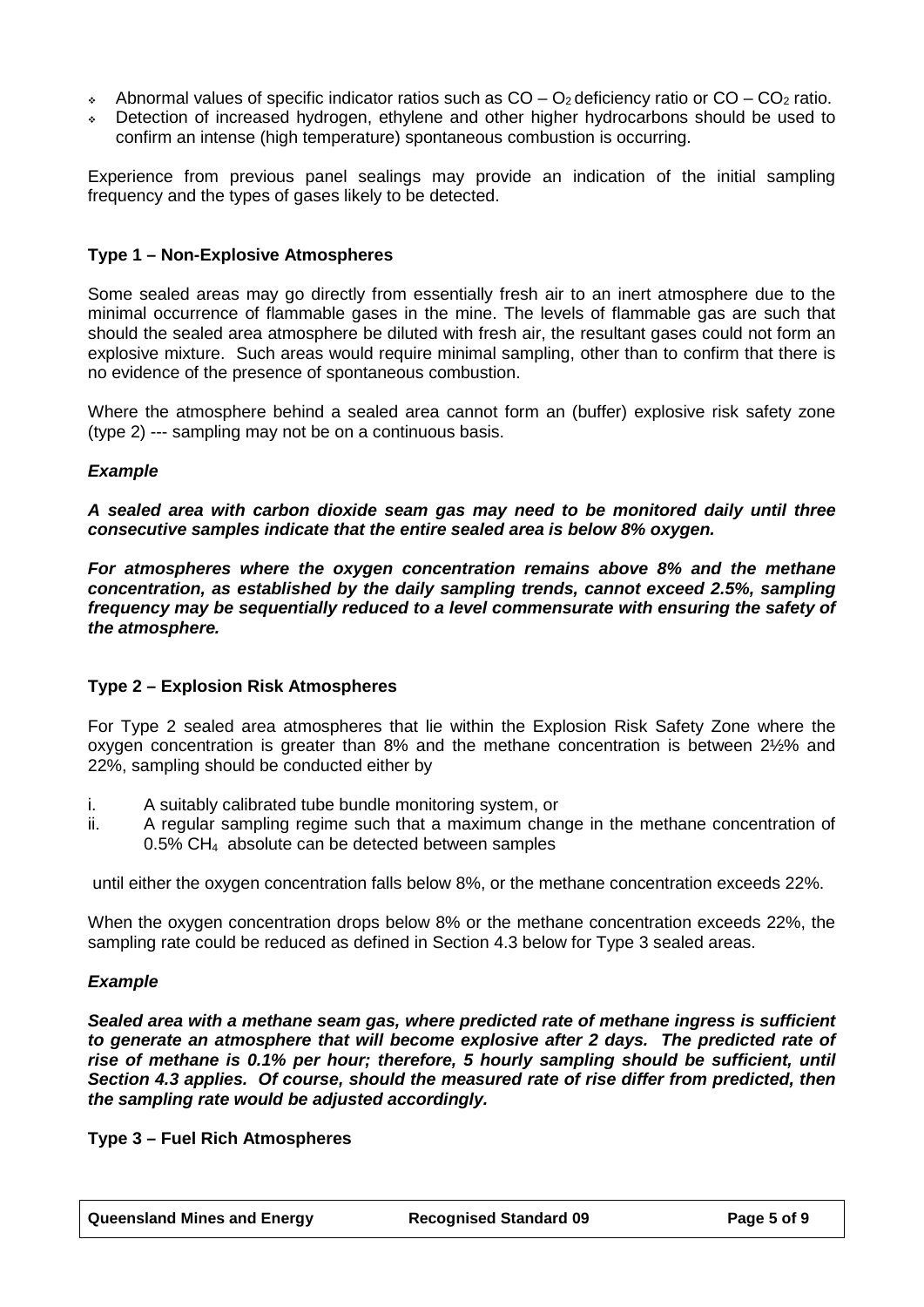Atmospheres which have progressed into the Potentially Explosive (Fuel Rich) zone containing less than 8% oxygen or greater than 22% methane, can be reclassified as Type 3 sealed area atmospheres.

They should be sampled at a minimum daily basis until the sealed atmosphere contains less than 5% oxygen for a minimum of 5 consecutive days. Sampling frequency may then be sequentially reduced to a level commensurate with ensuring the safety of the atmosphere

#### **4.4 Type 4 – Areas Subject to Abnormal Oxidation and/or Spontaneous Combustion**

A sealed area which is, or is suspected to be, undergoing abnormal oxidation should be sampled by a suitably calibrated tube bundle or suitable monitoring system.

#### **The mine-site Spontaneous Combustion Management Plan shall define the limits of normal oxidation**.

Such monitoring should continue for 5 days AFTER the atmosphere has moved into the ranges detailed under Type 1 or Type 3 sealed areas (need to assess with respect to other gases). Sampling frequency may then be sequentially reduced to a level commensurate with ensuring the safety of the atmosphere.

#### **5. SEAL MAINTENANCE**

A maintenance program with respect to seal quality should be implemented to remove the possibility of significant air leakage into a sealed area which could create an explosive atmosphere, this should form a part of the Ventilation and Spontaneous Combustion PHMP's.

Should monitoring data indicate significant air leakage through seals, the sampling regimes appropriate to the relevant atmosphere types will need to be reintroduced.

The finding of a major leakage path should trigger action through the site TARP.

#### **6. GENERAL INFORMATION**

- Sampling is to be undertaken in such a way as to avoid the possibility of contamination of samples or the collection of spurious samples eg. air ingress or from condensation reacting with galvanised pipes, and due consideration is given to the potential for layering or stratification of the gases within the sealed area. As a general rule, a minimum of three times the volume of gas occupying a sample pipe should be extracted from the pipe before a sample for analysis is taken.
- Sample collection devices (i.e.; bags) should be flushed at least three times with the gas being sampled before the bag is finally filled. (Include volume of tube).
- Sampling locations must be consistent to enable a meaningful comparison of time separated data to be undertaken. Sample locations within the sealed areas should extend as far as practicable into the sealed area to minimise the effects of breathing seals and dilution with air caused by diurnal pressure changes.
- Once the area is sealed it is not possible to inspect the location of a sampling point. To ensure accurate sampling there must be redundancy built into the system with additional sample pipes fitted to duplicate critical monitoring points.
- Borehole sampling should be undertaken with great care to ensure that there is no contamination of the sample from other sources such as rider coal seams or air leakage from the surface.
- Where possible boreholes should be fully cased and fitted with an airtight collar.
- Boreholes that are "breathing in" should not be sampled.
- Gas analysis data and historical records should be available and readily accessible at all times.
- Lag time should be considered in tube bundle application.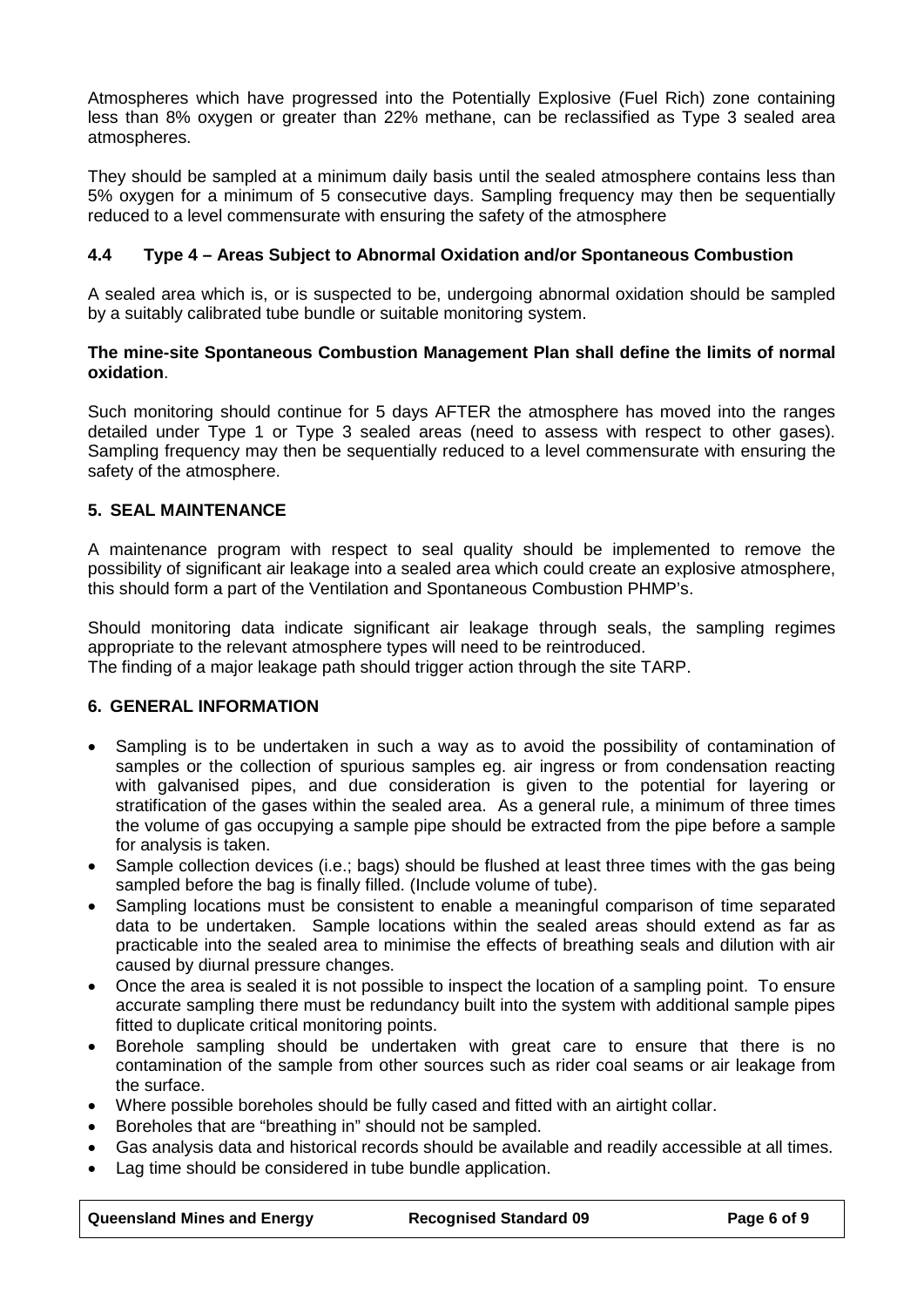• The mines PHMP on Spontaneous Combustion should define the training and competencies required for the operation.

#### **7. ANALYSIS OF INFORMATION AND RESPONSE**

The data once analysed should be referenced to the site Trigger Action Response Plans (TARP's), from this point action should be taken that reflects the actions and associated responsibilities as defined in the TARP.

Note;

- Trends in values are more important than the absolute values.
- A rapid change in a gas concentration or indicator may indicate a potentially serious situation long before the trigger level is breached.
- Samples should be checked for reliability / consistency and, when in any doubt, the area in question should be re-sampled.
- It must be recognised that sampling data is point analysis and may not be totally representative of the entire sealed area.
- When analysing samples from sealed areas, due consideration should be made for the possible dilution of spontaneous combustion indicators due to air leaking in through seals under barometric pressure fluctuations.
- Analysis based on hand held gas-monitoring instruments, particularly stain tubes, should be treated with extreme caution and substantiated wherever possible by more accurate methods. These devices are best used to confirm or deny measurements by other devices where there is some uncertainty or ambiguity in the original measurement.
- Assessment of the explosibility of mine atmospheres should allow for the different lower explosive limits (LEL), and upper explosive limits (UEL) of the various potential explosive gases present and the variation in the LEL and UEL of complex mixtures of these gases. Determination of explosibility should include an appropriate margin for error and uncertainty in the measurement.
- In determining the controls for the Spontaneous Combustion PHMP the mine should consider the back up systems and response of the monitoring and analysis infrastructure and the quantity of suitably trained personnel.

#### **8. STORAGE OF INFORMATION**

The data must be kept in such a form as to be readily accessible and useable for trending and interpretation.

Historical data is an important resource and should be analysed and kept available to allow accurate determination of the normal behaviour of sealed areas at that mine and allow early detection of any deviation from normality.

#### **9. RECORDS**

Records are to be maintained for each seal for the life of the mine and made available as a historical database for use in risk assessments for future sealings.

#### **10. REPORTING**

Systems should be established to enable the display of information to the workforce to include a graphical representation of the gases and associated trends.

The display data should also include barometric pressure and statutory inspection data and be accumulated. These shall be displayed to depict any significant trend.

| <b>Queensland Mines and Energy</b> | <b>Recognised Standard 09</b> | Page 7 of 9 |
|------------------------------------|-------------------------------|-------------|
|------------------------------------|-------------------------------|-------------|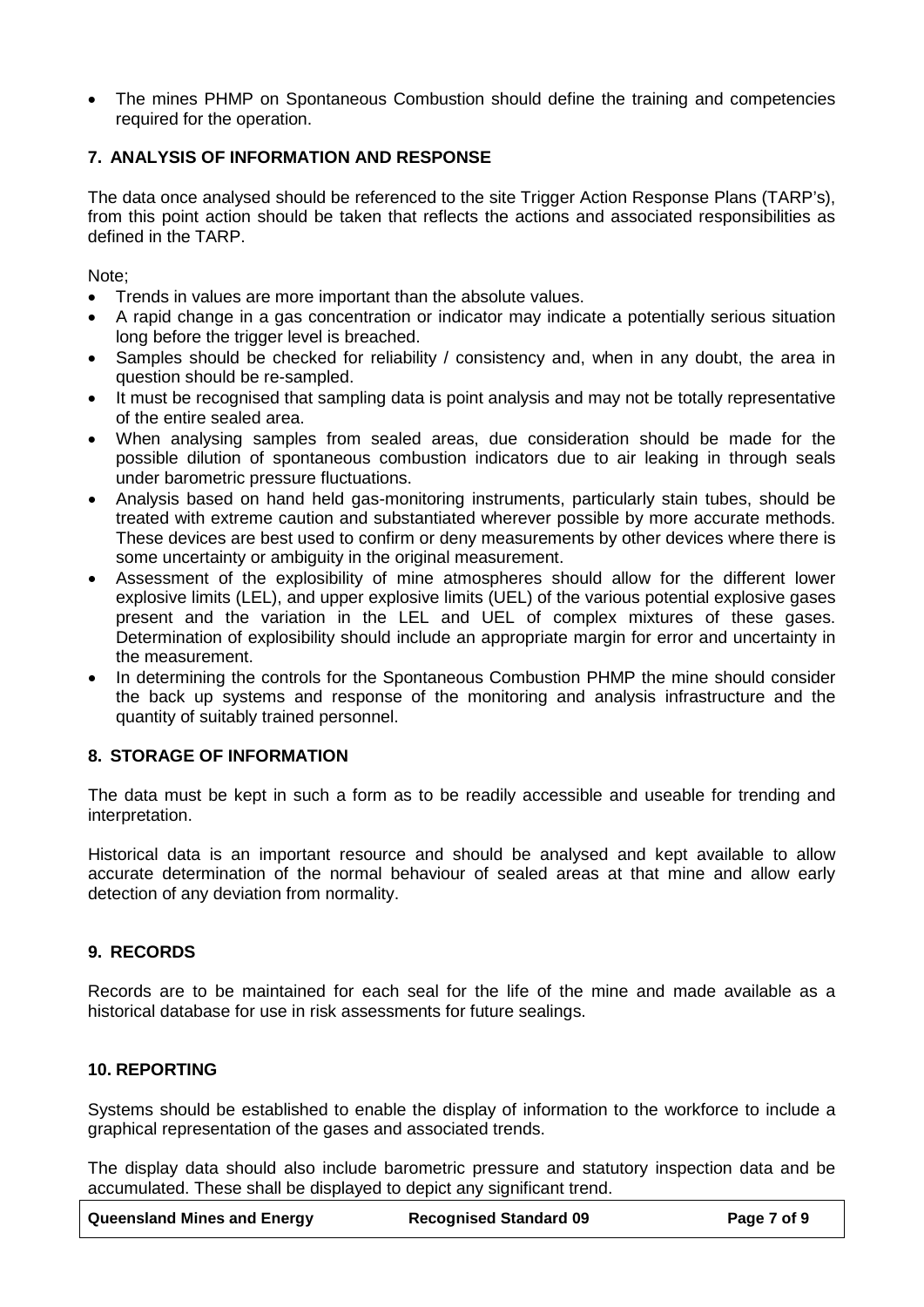Action levels, as specified within the relevant parts of the mines Hazard Management Plans, should be clearly displayed.